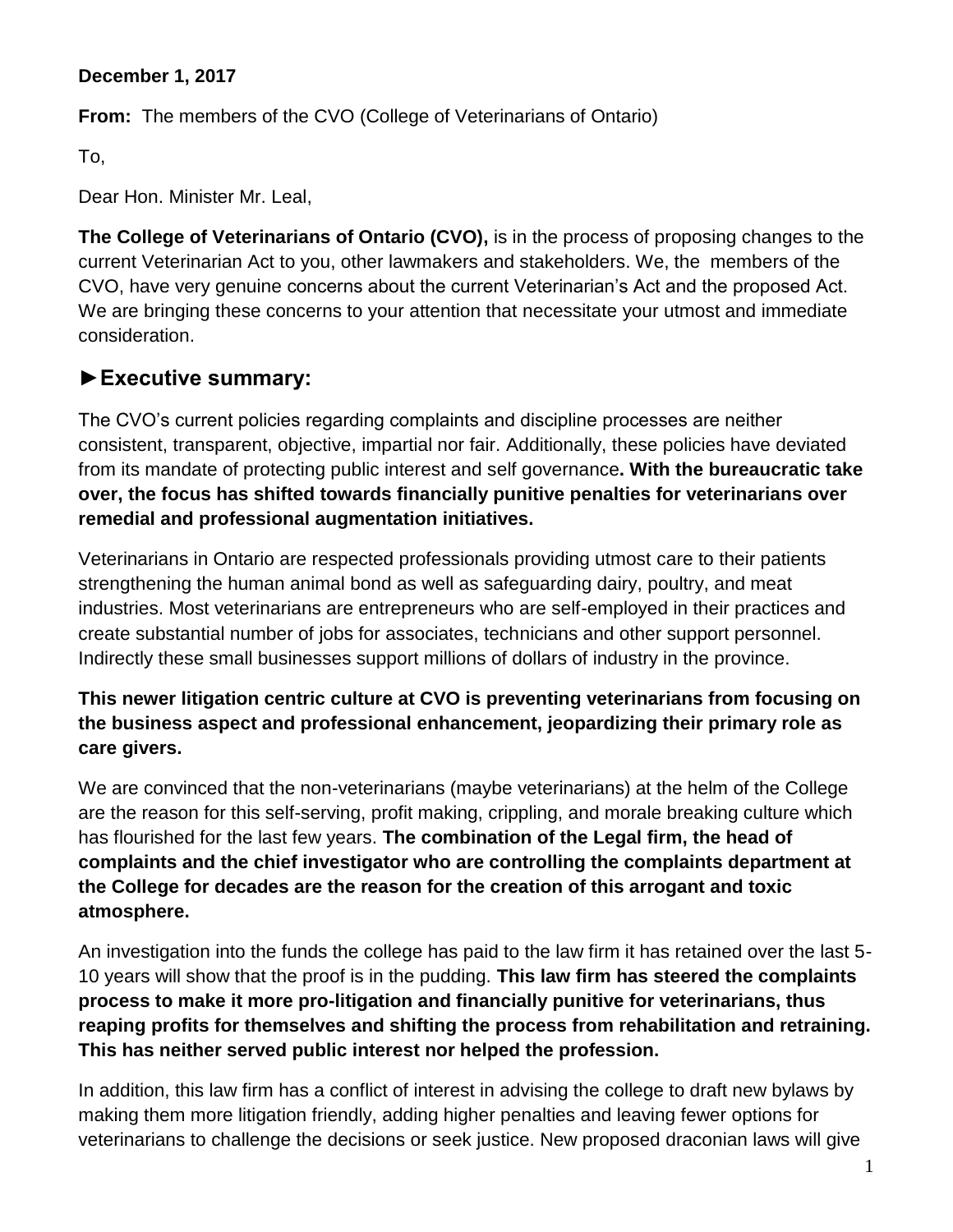more powers to non-veterinarian investigators and the Registrar to impose unannounced inspections (which are to be paid by the veterinarian), non-challengeable interim suspensions, public disclosure and shaming of veterinarians before the disciplinary trial outcomes.

This along with mandatory reporting against each other by veterinarians and technicians are some of the amendments sought to financially and professionally ruin a veterinarian's business and reputation. These stringent powers will not serve any public interest. **With CVO already disregarding existing bylaws by levying fines in excess of 100,000 dollars to some veterinarians, we cannot allow free rein of more unjustifiable powers to the college bureaucrats. We have to consider the fact that in a Civil Court of Law, the damages awareded to a pet owner are limited to the cost of treatment and no other costs are reimbursed.** 

As it stands now, two similar complaints at the college get two completely different outcomes as the processes are not transparent or consistent. The discipline register is full of penalties levied against ethnic minority veterinarians. CVO is on the same path where British Columbia Veterinary Medical Association (BCVMA) once was. Human Rights Tribunal has awarded ruling against that organization for unfair and selective prosecution of minorities. Such an episode in Ontario will be a blemish for the reputation of our province, the College, and the entire veterinary profession.

We urge you to look into this matter expeditiously to make the College fully transparent and accountable, and halt proposed amendments until such a review is complete. Details of these issues are further described.

**Dissedent Voice: A vast majority of our members practice in fear of the college and wish not to come forward to sign this document, but genuinely share the same concerns. As our voices would not be heard through the College we must write directly to you in the hope of an in depth review of our existing and proposed bylaws, comparative analysis with other self-governed professions and veterinarians in other jurisdictions.** 

The role of the College in relation to its handling of complaints and discipline processes in the past, its relationship to the Law firm, and enhancement of punitive culture over rehabilitation should also be reviewed. Infringement of the basic right of being innocent until proven guilty and the right to earn a decent living as well as preventing a bureaucratic takeover of the CVO and to promote self-governance are other important matters needing your attention.

**Any amendment of the bylaws should be done after proper quantification of risk assessment. We intend to release this document to other lawmakers in the province, College, Media and the Prime Minister of Canada. We have full faith in the system and expect the veracious decisions will be made.** 

### ►**Issues relating to CVO's activities:**

[1]. We unequivocally agree that the public interest must be protected by a regulatory body and that the pets /animals and their owners receive the highest standard of care. However, there must be an unprejudiced approach to this mandate.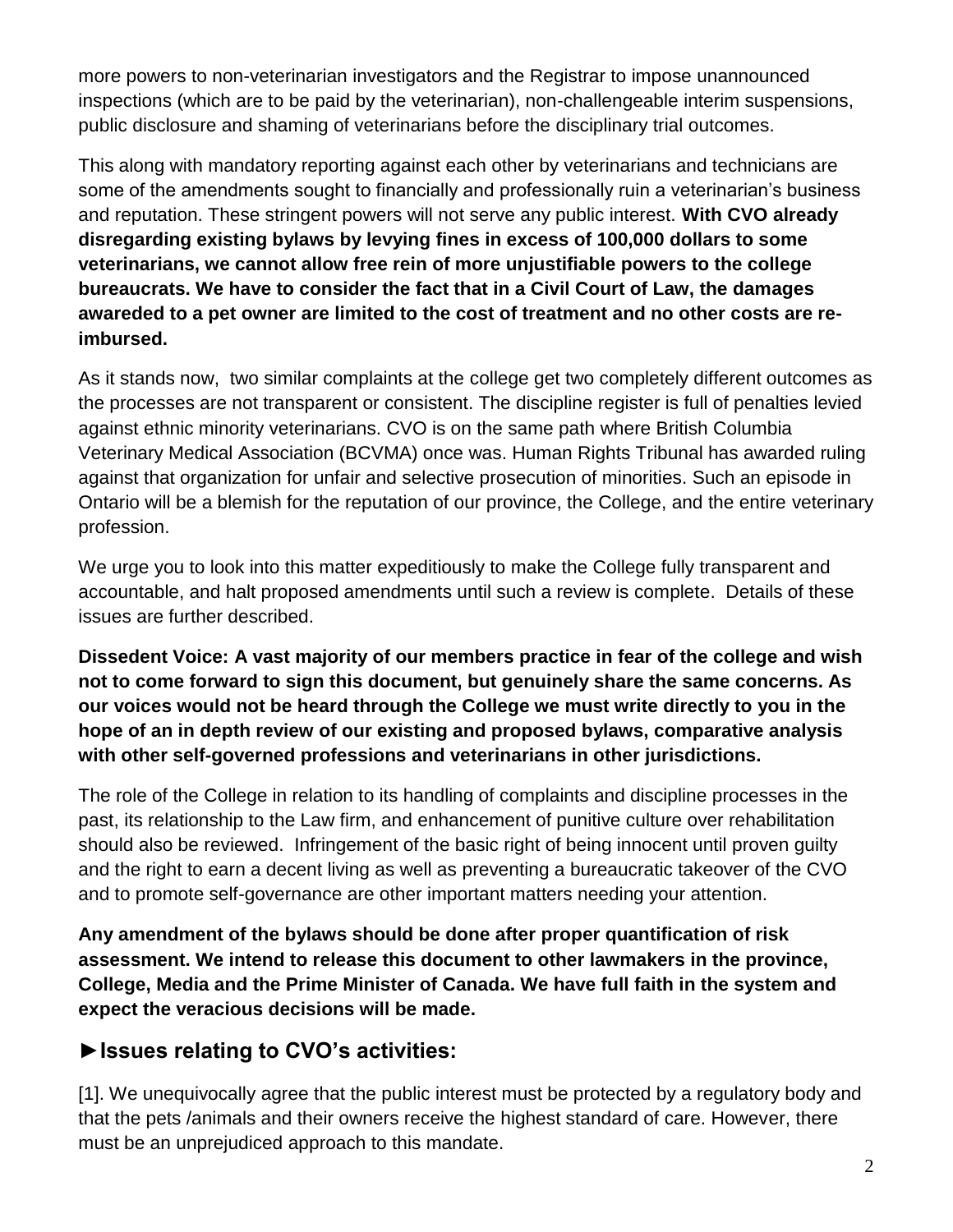[2]. We are concerned that many of the decisions the CVO has made, when dealing with complaints cases in recent years are not objective; rather, they are made in the respective interests of the establishment of the CVO and are impairing the well-being and livelihood of many highly qualified and responsible veterinary practitioners.

[3]. We will focus on the following issues which are intertwined and therefore these will be discussed together and not separately.

a) The CVO's proposed changes to the Veterinarian's Act,

b) The CVO with its current powers of the Veterinarian's Act

c) The potential risk that additional changes to CVO's Act will give CVO unprecedented power to be abused unless proper checks and balances are in place.

d) Once the above issues are discussed we will focus on the root cause of the problem with the CVO, the changes of which are left for your perusal.

e) It is our opinion that understanding the root cause of problems with the CVO is essential. Further it will help prevent a repeat of what happened in BC.

[4]. With their recommended proposal for the veterinarian Act, the CVO will give you the impression that they have consulted all the members and have taken their concerns into account while making the final recommendations but that is far from truth.

[5]. The CVO is not transparent and has a very complex process in place and only a handful of people with personal interests are making the decisions which will be presented to you.

[6]. We are of the opinion that our voices will likely not reach you through the CVO, thus, we are reaching to you via this letter.

[7]. Dozens of our members share concerns about the CVO's practices of the last many years, that the organization's actions have deviated from their original purpose: to "protect and serve the public interest through the regulation of veterinary medicine".

### **►The complaints process is more litigation centric rather than rehabilitative:**

[8]. In recent times the corporate culture at the CVO has changed and it is more of a litigation style to complaints rather than rehabilitation. Let us explain the litigation centric approach to you.

[9]. When a complaint against a veterinarian is processed, the broader role of the CVO is to protect the public by determining whether remedial action is necessary and if so what action would best enhance the quality of veterinary medical care of the particular veterinarian and the general quality of veterinary care in Ontario by reinforcing the standards of practice.

[10]. In a very small number of serious cases, the CVO may refer a specified allegation of professional misconduct. The CVO does this where it believes that referral to the Discipline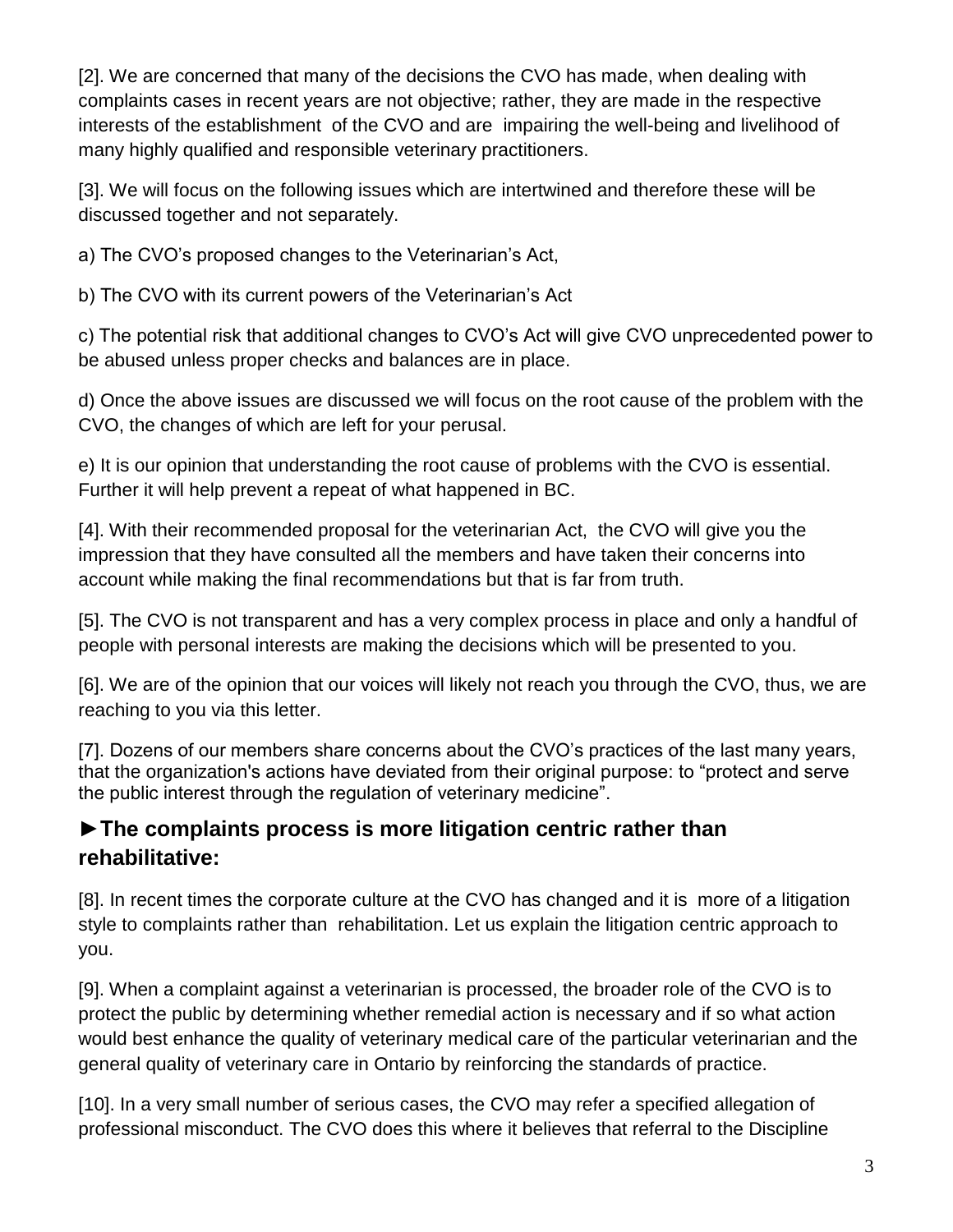committee is in the public interest and that the available information has a reasonable chance of supporting successful prosecution.

[11]. Now the CVO has made the culture more litigation centric by getting the prosecutor involved in the very early stages of complaints for a selective "**ambush style**" prosecution. Behind the scenes the legal firm, head of complaints and chief investigators work and promote this litigation centric approach. Members of the complaints committee and discipline committee may or may not be aware that the prosecutor was involved in very early stages of the complaint. By the time the complaint reaches the desk of these committees, they are to assume that due diligence was carried out at the initial investigation level which is not the case.

### **►This litigation centric approach has dire consequences for CVO, public, and the veterinarian under investigation.**

**[12]. This approach takes away the interest of the public,** the cost of veterinary medicine will go too high for the average person and many animals will suffer or be euthanized. If our members were to go to the media and let the public know what the CVO is really doing to its members, it will shatter the public confidence all together in this self regulatory body.

**[13]. For a veterinarian,** the remedial process to enhance the quality of veterinary care has shifted towards financial cost and destruction of his or her career. For those veterinarians who survive this ordeal either by going through the process or by pleading guilty will practice in fear.

[14]. Several studies have identified a link between suicide and occupation (1), including the healthcare professions and our own profession. The rate of suicide in the veterinary profession has been pegged as close to twice that of the dental profession, more than twice that of the medical profession (2), and 4 times the rate in the general population (3). This is not good for the profession, for people wishing to enter the veterinary profession and for the family and clients of veterinarians (4).

[15]. Legal costs have approached to a level that creates a barrier to those veterinarians who want to defend themselves.

[16]. When such injustice takes place, it will lead to more applications to Human Rights Tribunals, and more appeals to regular courts. This means more tax payer money going toward Ontario's legal cost.

[17]. Once a veterinarian is disciplined, he or she will have a record forever with the CVO and will not be allowed to go on any of CVO's committees.

**[18]. Consequences for the CVO:** Veterinarian's will (already) have very little respect for the self governing body and will be better off without this organization.

**During a recent hearing of one minority member, this what a panel member who was conducting a trial at CVO had to say:**

*[19]. " This member of the panel is concerned that the CVO and the Prosecutor had only one intention, and that was to obtain a conviction of all original allegations at all costs. At*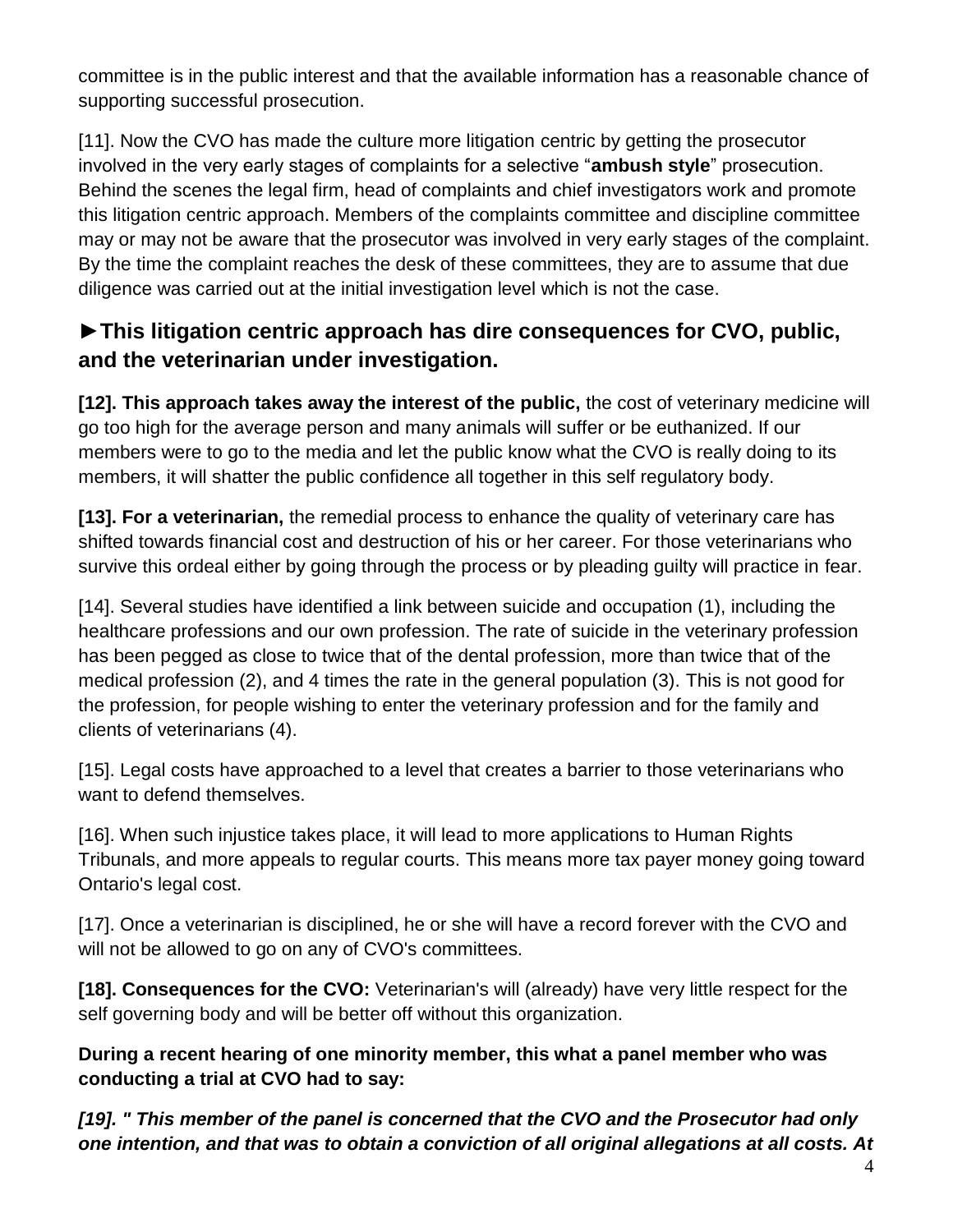*times it appeared that winning was clearly the objective, not fairness, justice for the interest of the public".*

*[20]. "The College and Mr. LeBlanc(the lawyer from Steinbecke and Leblanc Law firm that fights cases against Veterinarians) proceeded with a malicious prosecution, therefore*  awarding any cost to the College or any penalties meted out against Dr..... is not just, not *fair and indeed a troubling and dangerous precedent."*

*"The findings of the committee, the appeal, the entire process send a clear message to any veterinarian who believes they are innocent or faced with unfair allegations. Do not defend yourself, the cost will be unbearable and the precedents have been set, that if you lose your defense, you may be prosecuted again, and appeal maybe launched and your career and your finances may not survive. This is not justice. This is not the message we want to send to the public and to the members of the profession."*

## **►The major beneficiary of this litigation centric approach will be the law firm. Costs awarded against the Veterinarians will end up in the coffer of this law firm.**

[21]. Veterinarians are living in a state of fear due to the increased frequency of complaints, cost of litigation and proposed changes to the Veterinarian's Act.

[22] We believe there are no checks and balances in place at the governing level of CVO. Many of our members are afraid of coming out and speaking openly as they are afraid of repercussions from the CVO. Hence, our dissident voice be heard.

[23]. Our members are not the only one's who are afraid to speak, the President of Veterinary Practice Owners Association (Who are mainly from the visible majority), recently in front of a large gathering of our members told us that his members are so afraid of the CVO that they will be writing you a letter through a lawyer about the proposed changes in the Veterinarian's Act as well.

# **[24]. We believe that this change in culture is due to a law firm trying to generate**

**maximum business for itself.** If you review the amount paid to this law firm by the CVO, you would be astonished. There is an inherent conflict of interest. This firm is not only prosecuting the Veterinarians but also advising the College to draw up a new Veterinarian's Act that is prolitigation and it will increase the number of litigation cases.

[25]. It is expected that these changes in the Act will increase the case load and potential income for this law firm while making the situation far worse for the members.

[26]. These proposals in the veterinarians Act are being counseled by the prosecutor Mr. LeBlanc (and or his firm) who, along with the previous registrar Susan Carlyle**,** made a presentation before the legislative assembly of Ontario "Committee Documents: Standing Committee on Social Policy - 2010-Aug-23 - Bill 65, Not-for-Profit Corporations Act, 2010" asking the Not-for-Profit Corporations Act, 2010, be removed because it does not apply to the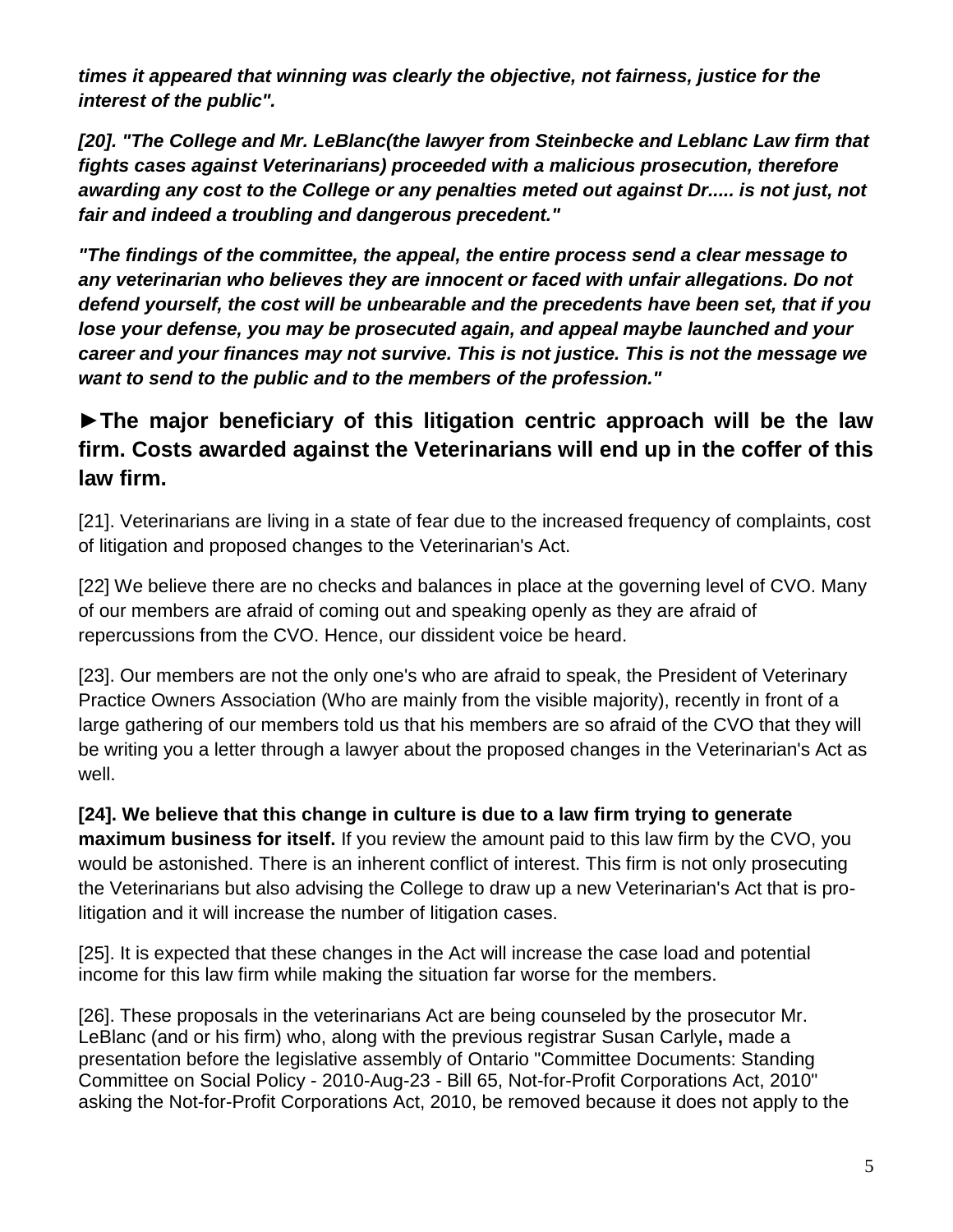College." Mr. LeBlanc is the College's prosecutor and should not involve himself in any other College business, as it is a conflict of interest.

[27]. The same law firm is also providing training to various committees throughout the CVO. Just like our association, the Veterinary Practice Owners Association also considers this a huge conflict of interest.

### **►Provisions in the new Veterinarian's Act to increase litigation approach:**

**[28]. Mandatory reporting of Veterinarians on their Colleagues:** CVO web site states "Introducing a carefully circumscribed provision on mandatory reporting by employers or facility directors in the *Veterinarians Act* related to the dismissal or resignation of a licensed member involving significant incompetence or incapacity, would allow the College to mitigate risks to the public by receiving timely information regarding licensed members whose practice poses a risk to the public and may require remediation or rehabilitation" .

[29]. The risk to public about the incompetence of the Veterinarian and its relevance to the mandate of the College "to protect the public" has not been defined in quantitative terms as done by other regulatory agencies like mental/ health/ fitness Certificate by Physician. At present risk is determined based on how bad it sounds (highly factored if the member is from the visible minority).

**[30] Addition of Registered Veterinarian Technicians (RVT-Vet Techs) to this new Act:**  This will force RVT's to give evidence against veterinarians and potentially now Vet techs will also have a disciplinary hearing along with the Veterinarian. Right now Vet techs have their own Act and their number of disciplinary cases is miniscule to negligible. Vet Techs now will be able to judge and connoissuer Veterinarians under the disguise of mandatory reporting of incompetence that can create conflict within professional relationships. It will create fear and distrust among veterinarians and staff members. This is like Russia or China where neighborhood committee members were obligated to report to the communist party. Additionally, this will lead to Financial gains for the law firm.

**[31]. In the new Act College is asking for cost with no upper limit:** This is purely a litigation centric approach. The College can send an investigator to and the cost will be borne by the Veterinarian.

[32] The present act has an upper limit for cost to a Veterinarian per case of \$25000. The main beneficiary of this cost increase is going to be the same law firm. Even though the new act is in the rudimentary stage, the College is already asking for cost between \$80,000 to \$125,000 and ignoring the provisions of the current Vet Act. According to CVMA Veterinary Demographic (2017), there are total 5,302 veterinarians and about 2000 to 2500 veterinary practices in Ontario (5). This will increase the cost of malpractice and legal insurance for each clinic, and ultimately increase the cost of pet care and will affect the veterinary related jobs.

**[33]. Quality control:** The College wants to make it mandatory that veterinarians submit five medical records to a mentor approved by the College to get feedback to improve the quality of medical records. However, at the same time this mentor is obligated to report any deficiency to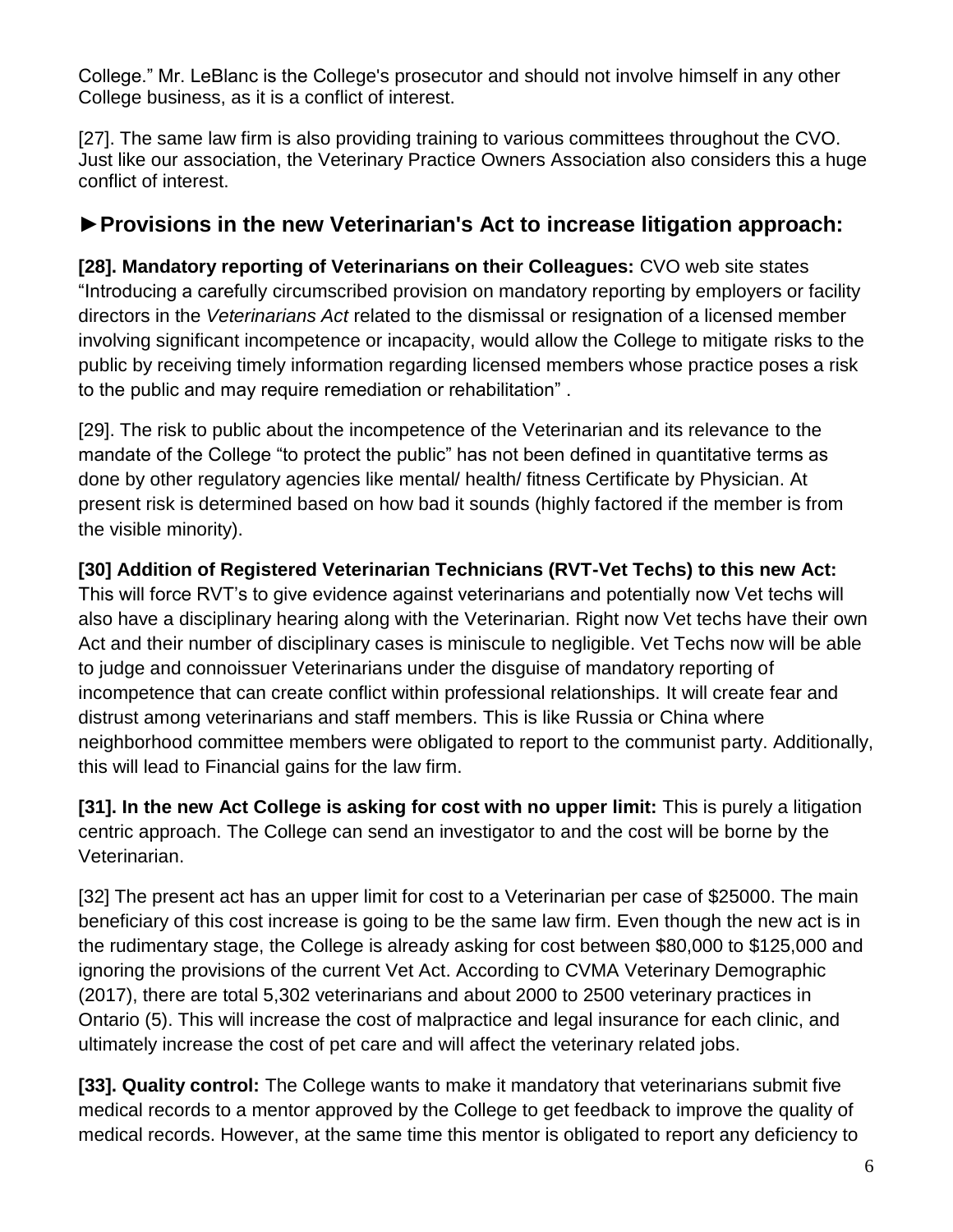the College for potential litigation. The environment for improvement is gone as there is no room for honest discussion and remedial measures once the threat of potential litigation is hanging over veterinarian's head.

**[34]. Interim Suspension:** The College's Registrar who is not a veterinarian, can issue non appeal-able Interim Administrative Suspensions to a veterinarian in order not to practice while awaiting hearing.

[35. This is in violation of the basic rights of an individual, "innocent until proven guilty", provided under the Canadian Charter and Human Rights. Interim Suspension should be appealable in Court.

[36] Interim Suspension has already been abused. It was issued to a member, then after 8 months the college withdrew the allegations as the complainant refused to testify and the Courts vindicated the member. In such cases '**who will be responsible**' for the cost and mental trauma of that veterinarian and his/ her staff and family went through?

## ►**Additional issues with CVO**

**[37]. Minority veterinarians feel they are being disproportionately punished:** The CVO's disciplinary system is ambiguous; members who belong to minority groups think that they are being targeted by the College based on their ethnicity. The CVO's web site on discipline summary is full of ethnic minority veterinarians.

[38]. In recent times College has tampered with evidence in number of Disciplinary cases, and presented such cases to the complaints and discipline committees and to the Divisional Court to ensure that the college wins the case and then it allows them to add cost that ends up in the coffer of the prosecuting lawyer.

**[39]. The College does not represent demographics of the society:** At present at the College there is not enough ethnic diversification especially at the level of investigation, complaints and discipline. The Minister should take cue from PM Trudeau's composition of the cabinet and instruct College to have Discipline and Complaints Committee to represent the demographics of the members of the CVO and the Society in general.

#### **Certain Sections of the Veterinarians Act, which CVO has abused, thus, preventing a fair trial.**

[40]. Section 38 of veterinarian Act allows the College staff not to answer certain questions in a witness stand. CVO has abused this process by refusing to answer exculpatory evidence (in favor of the veterinarian) and will only provide in inculpatory evidence (against the veterinarian proving guilt). **This power needs to be taken away from CVO. In front of a Judge, every party must be equal.**

[41]. Under the current Veterinarian Act section 37 (5), when the discipline Committee has revoked, suspended or had put a condition or limitation on a veterinarian's license for what ever the reason may be, when a veterinarian is applying for reinstatement, he or she has to satisfy the registrar before the case is placed in front of discipline committee. This section is a pure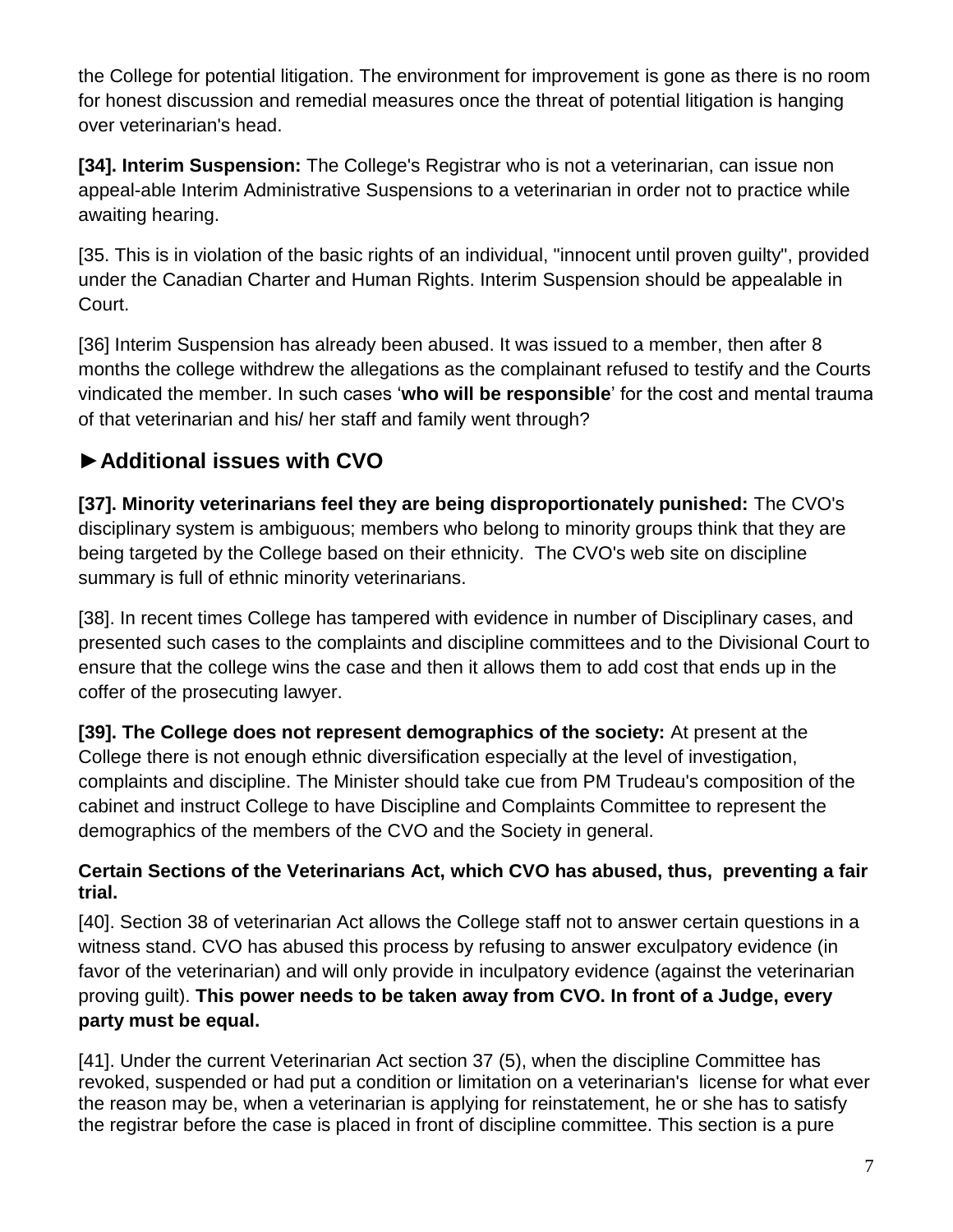road block placed by Registrar who has the power to prevent the applicant from going to Discipline Committee. This unnecessary power of registrar need to be obliterated.

[42]. **Abuse of power:** One of the members had a trial. CVO's panel made a mistake in the trial and did not provide adequate reasons for their decision. As a result this member had to go for a second trial. CVO wanted the cost to be paid by the member for both trials even though it was their panels mistake. CVO defended this whole-heartedly by arguing that this was in the public interest. More information on this issue can be provided.

### **►We request the following points to be considered, whether or not you decide to proceed with the new Veterinarian's Act:**

### **A: CVO should be investigated and held accountable by a third party:**

[43]. We urge you to appoint a third party to investigate, analyze and confirm these allegations and the CVO's standards and practices on the behalf of many veterinarians who feel that they are not being treated fairly; not only are these veterinarians being negatively affected, but members of the public are being denied exceptional care from these professionals as a result. It appears that a total overhaul of the system may be in need, or at the very least a close examination of the current practices and proposed by-laws for the new Veterinarian's Act. This assessment of the CVO should also be compared with other self-governing bodies.

### **B: Replace the legal firm, head of complaints and chief investigator of CVO or create a time line for their respective association with the College:**

[44]. This will create a new culture. Incidentally all three are in the helm for number of decades and can enjoy time with their families.

[45]. Conflict of interest between the legal firm and the CVO need to be investigated.

[46]. Postpone the new Veterinarians Act initiative for five years and ask for more expert and broadly evaluated input once the new team has time to get use to new role.

### **C: CVO needs to be monitored regularly:**

[47]. Appoint a watch dog to monitor the activities of CVO for 5 years before the Act approved becomes final.

[48]. Fairness Commissioner's powers should be expanded to promote transparent, objective, impartial and fair complaints and discipline process in addition to its existing powers on registration practices in Ontario's regulated professions and compulsory trades.

[49]. Create an advisory board as a liaison between the CVO and the Ministry.

[50]. Minister of Agriculture and Courts should have the option to remove the immunity offered to Officers of the College if it was felt that the act committed by the Officer was egregious and officer should be liable to the cost in person or in conjunction with the College.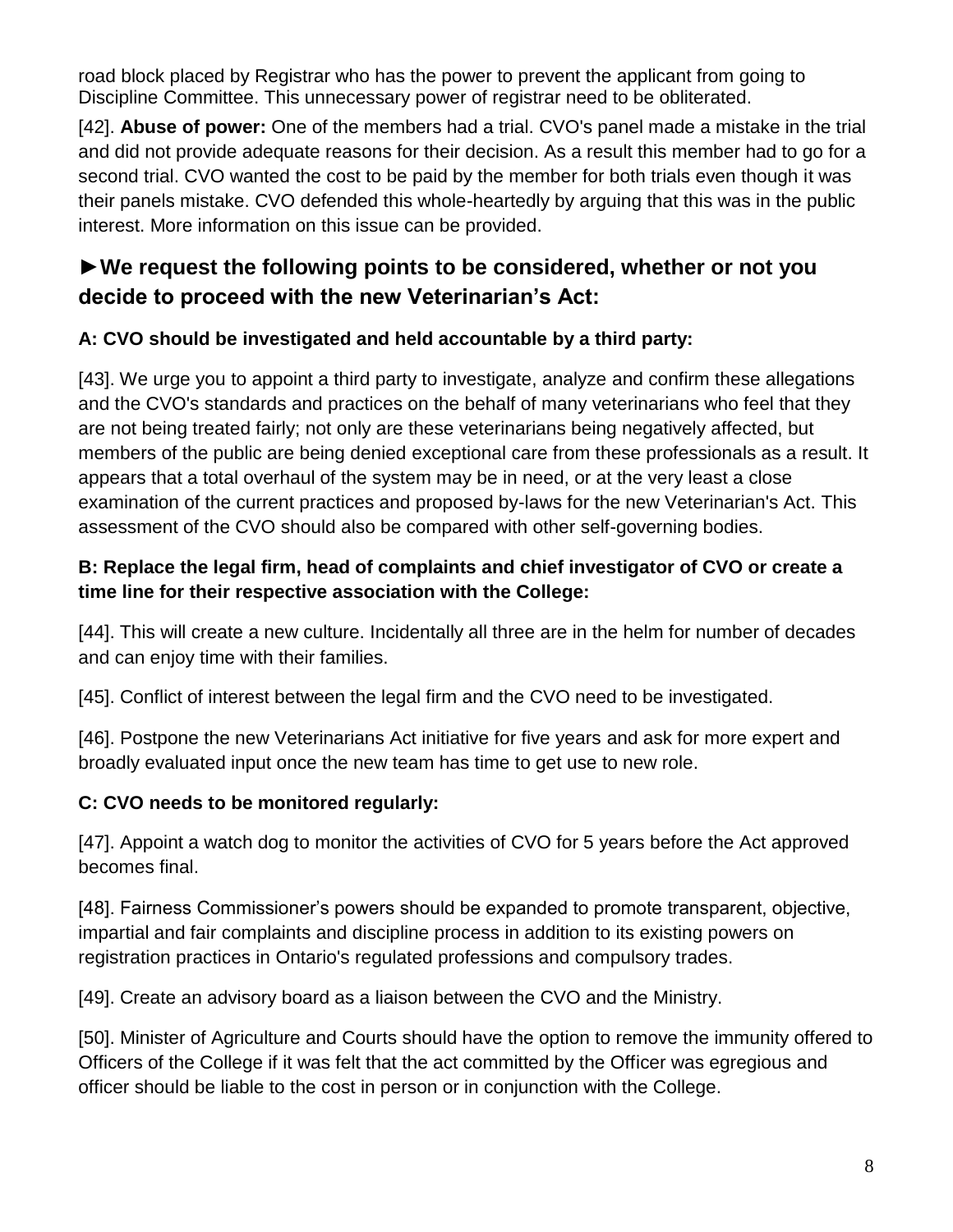### **D: CVO should define "Risk to Public" in collaboration with stakeholders. (stakeholders means veterinarians);**

[51]. CVO's current assessment system of "Risk to Public" is flawed. Two Veterinarians with similar discipline issues "BOTH IN THE PUBLIC INTEREST" are ending up with two completely different outcomes. One of the veterinarians will be let off of the charges while the other is punished to the extreme; How is this fair? It seems to us that CVO has a double standard for some veterinarians over other veterinarians.

[52]. In 50 and 60's regulatory bodies will use the phrase "Risk to Public" and the stakeholders were expected to shut up and accept the decision of the regulator. That changed with EPA (Environmental Protection Agency) development of risk assessment system in consultation with stakeholders.

[53]. CVO along with stakeholder needs to define "Risk to Public", otherwise CVO will continue to abuse this power: Stakeholders should include one veterinarian from each of the following categories: small animal practice, large animal practice, veterinarian form ethnic minority, Federal Government Veterinarians, Practice Owners association, OVMA, and so on.

### **E: CVO needs to be transparent:**

[54]. Since CVO is not transparent with the cases, it is impossible to understand why similar cases have different outcomes. This is why CVO needs to be investigated.

[55]. When complaints committee does not provide reasons as to why it is referring a case to discipline committee, one can ask the following questions:

a) In similar cases where one case is sent to discipline and the other is not, public interest has not really been protected

b) Does the complaints committee have any accountability? Every adjudicator must give reasons for its decisions.

[56]. All referral from Complaints Committee to Discipline Committee should come with reasons for decision and signature of the person who wrote the decision along with the other members of the Committee. There should be a justification why this case is referred to Discipline Committee in terms of risk to the public and if similar fact cases in the past were either referred to or not and how they were dealt with. At every step of decision making, the member against whom the complaint has been registered needs to be updated and allowed justification and clarification of his state.

[57]. When Complaints Committee does not give reasons for referral to Discipline Committee, a veterinarian's right to appeal to Heath Professional Review Board (HPRB) has been taken away, which is a violation of Canadian Charter and Human Rights Code.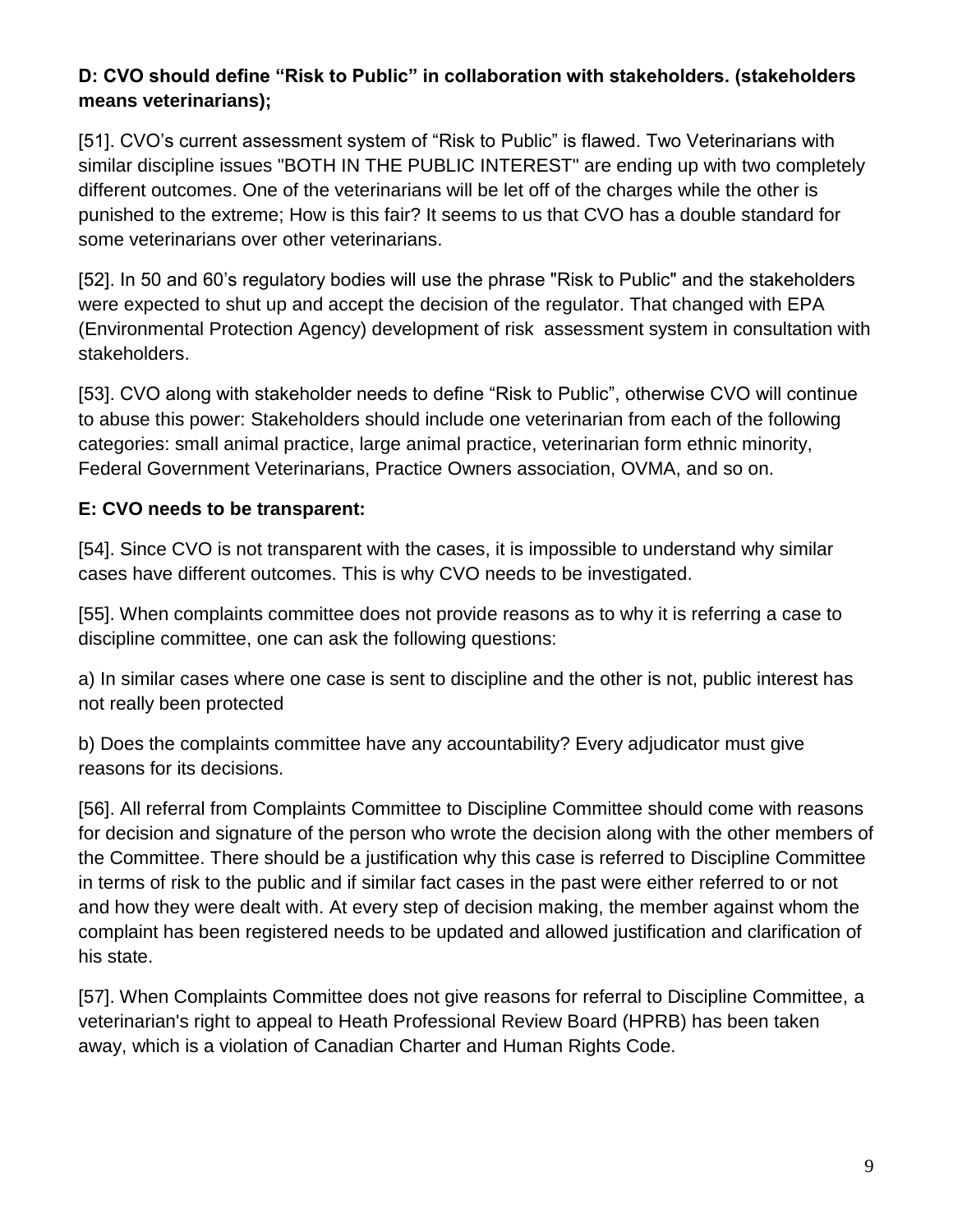### **F: Appointments to Discipline and Complaints committee**

[58]. Members on these committee should not be appointed but elected, one from each category of stakeholders (Stakeholders would need to be defined).

[59]. CVO should waive the criteria that members of the Discipline and Complaints Committee should not have any discipline issues against them provided the member has fulfilled the remedial process.

[60]. There should be a sunset clause or a limit of Five year on the Discipline finding/orders staying on the Register.

[61]. CVO's prosecution system should be like any other tribunal type and not an office for profit. It is our suggestion that no person in the tribunal directly or indirectly shall be in the office for a period of 5 years or more. This will ensure fair unequivocal approach to the complaints process. (All tribunals should have similar standards across the board).

### **G: Tracking of complaints and publication of Discipline summaries:**

[62]. College needs to catalogue all cases of Complaints whether or not the complaint reached the Complaints Committee with case number. These complaints must be made available to any member (not the public) on request along with the name of veterinarian and complainant (court proceeding of the CVO publish name of the veterinarian and complainant), for research and transparency purposes.

[63]. CVO should publish all the discipline orders on the internet discipline summary section since they started keeping the records. These records should be available to all licensed members at no additional cost. The members ought to know right or wrong decisions to allow for clarification and justification.

#### **H: Cap on cost to veterinarian's prosecution:**

[64]. It is the mandate of the College to regulate and there is an inherent cost involved to the College. This cost is already borne with by the members and by the Province. In this scenario, there should be a cap on the cost to the member regardless of the length of the hearing. College should also make an effort to streamline the allegations to shorten the Discipline hearing cost.

[65]. CVO should not be able to recover the cost for investigative process just as the police officer is not responsible for the cost of investigation.

[66]. College should make cost incurred by each investigation public and members should be able to check the real invoices and actual payments made. College should not be able to provide such information through affidavit of a staff

[67]. Please note that our yearly licensing dues are going up as are result of CVO's pro-litigation approach serving the bureaucrats at the college.

We fully understand that CVO has a duty to protect the public interest fairly, justly and expeditiously. However, this duty must come with balanced approach to enjoy self- governing status. This means that CVO must be transparent to its members and should have an ongoing